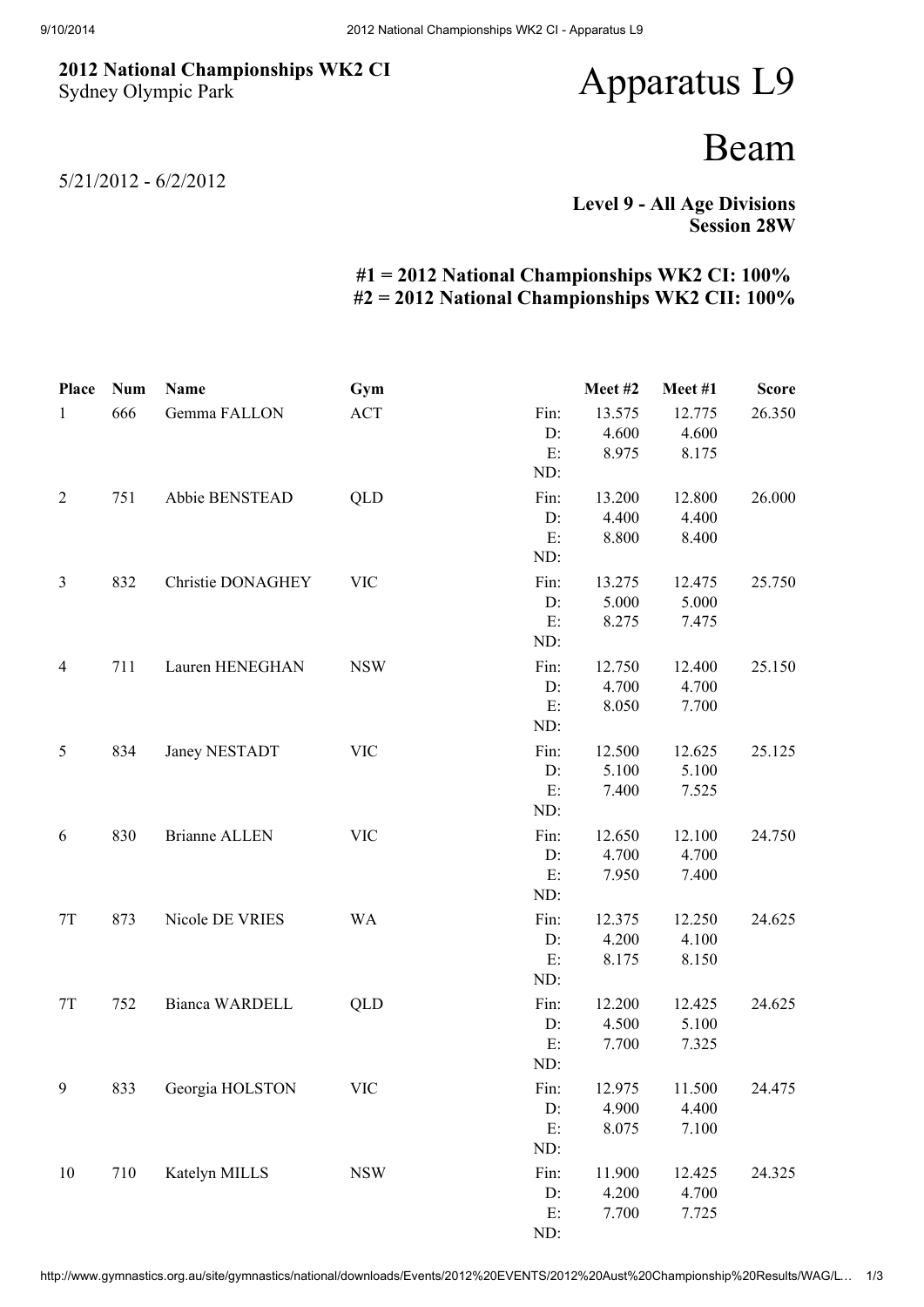| 9/10/2014 |     |                     | 2012 National Championships WK2 CI - Apparatus L9 |                            |                                      |                          |        |
|-----------|-----|---------------------|---------------------------------------------------|----------------------------|--------------------------------------|--------------------------|--------|
| $11\,$    | 874 | Olivia BROWN        | <b>WA</b>                                         | Fin:<br>D:<br>E:<br>ND:    | 11.300<br>4.300<br>7.100<br>$-0.100$ | 13.000<br>4.900<br>8.100 | 24.300 |
| 12        | 708 | Jade BARBAR         | <b>NSW</b>                                        | Fin:<br>D:<br>E:<br>ND:    | 12.350<br>4.100<br>8.350<br>$-0.100$ | 11.425<br>3.900<br>7.525 | 23.775 |
| 13        | 756 | Leah NELSON         | QLD                                               | Fin:<br>D:<br>E:<br>ND:    | 11.475<br>3.700<br>7.775             | 12.275<br>3.200<br>9.075 | 23.750 |
| 14        | 755 | Larissa LUM         | QLD                                               | Fin:<br>D:<br>E:<br>ND:    | 11.425<br>2.900<br>8.525             | 12.050<br>3.400<br>8.650 | 23.475 |
| 15        | 831 | Christine BONFADINI | <b>VIC</b>                                        | Fin:<br>D:<br>E:<br>ND:    | 11.150<br>4.000<br>7.150             | 12.200<br>4.000<br>8.200 | 23.350 |
| 16        | 669 | Marissa JELFS       | <b>ACT</b>                                        | Fin:<br>D:<br>E:<br>ND:    | 11.900<br>3.400<br>8.500             | 11.325<br>2.900<br>8.425 | 23.225 |
| 17        | 667 | Joanna DE SOUZA     | <b>ACT</b>                                        | Fin:<br>D:<br>E:<br>ND:    | 11.800<br>3.800<br>8.000             | 11.375<br>3.800<br>7.575 | 23.175 |
| 18        | 758 | Tiahna SCANLON      | QLD                                               | Fin:<br>$D$ :<br>E:<br>ND: | 11.925<br>3.600<br>8.325             | 11.200<br>3.600<br>7.600 | 23.125 |
| 19        | 835 | Nicole QUINE        | <b>VIC</b>                                        | Fin:<br>D:<br>E:<br>ND:    | 11.375<br>4.300<br>7.175<br>$-0.100$ | 11.675<br>4.300<br>7.375 | 23.050 |
| 20        | 670 | Teaghan HOGG        | <b>ACT</b>                                        | Fin:<br>D:<br>E:<br>ND:    | 11.100<br>3.600<br>7.600<br>$-0.100$ | 11.750<br>3.600<br>8.150 | 22.850 |
| 21        | 714 | Tamara SCOTT        | <b>NSW</b>                                        | Fin:<br>D:<br>E:<br>ND:    | 12.125<br>3.200<br>8.925             | 10.500<br>2.800<br>7.700 | 22.625 |
| 22T       | 709 | Jessica STANTON     | <b>NSW</b>                                        | Fin:<br>D:<br>E:<br>ND:    | 10.275<br>3.900<br>6.375             | 12.050<br>4.500<br>7.550 | 22.325 |
| 22T       | 872 | Alana DOUST         | <b>WA</b>                                         | Fin:<br>D:<br>E:<br>ND:    | 10.100<br>3.800<br>6.400<br>$-0.100$ | 12.225<br>4.300<br>7.925 | 22.325 |
| 24        | 754 | Jessica BAX         | QLD                                               | Fin:<br>D:<br>E:<br>ND:    | 11.400<br>3.800<br>7.600             | 10.400<br>3.800<br>6.600 | 21.800 |